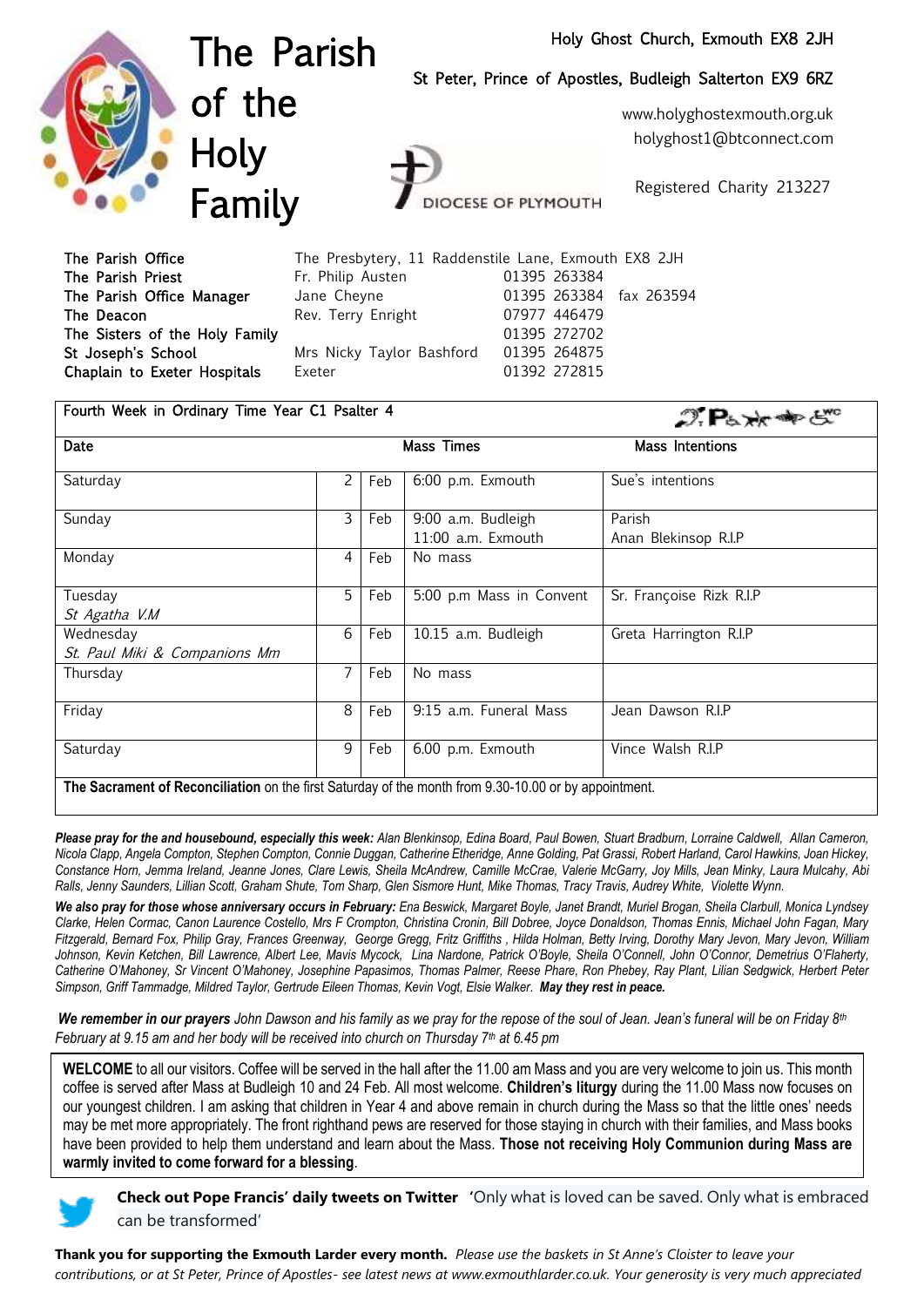

Bishop Mark was very pleased to be invited to celebrate mass and bless our new hall in Budleigh this week. I am most grateful to the team of parishioners who helped make the day so memorable.

On Wednesday 6th February I will celebrate the parish mass of the day at St. Peter, Prince of Apostles at 10.15 am and this will be followed by the first coffee morning in the new hall. We have invited the neighbours and I encourage as many as possible of you to come too. You will also be pleased to hear that coffee will soon be served every week after the Sunday mass at St. Peter, Prince of Apostles and my thanks goes to those providing the hospitality – if you would like to help out then please let me know.

Personal ministry is so important and a way of sharing your talents with the community. On Saturday 9th March, during Lent, I will be leading 'Nuts & Bolts' - a refresher for all those in ministry, from 4.00 pm – 5.30 pm. This is for the very many of you who already practice a multitude of ministries, and for those who would like to come and see. Please put the date in your diary…..

**Thank you** to everyone that supported the After Burns party last weekend – it was a tremendous success and thoroughly enjoyed by all. I was most pleased to see that parishioners had invited their friends to come along and it was good to see everyone enjoying themselves. The musicians were wonderful and the dance floor was always full! Thank you to Wendy, Lorraine & Bernadette who put in a commendable 13 hours shift to ensure that the evening went well. Thanks too to our young people whose enthusiasm and willingness to help was lovely to witness and thank you to everyone who boosted the retiring collection in support of the evening.

Booking forms now available for the *PARISH DAY OF REFLECTION FOR LENT* AT BUCKFAST ABBEY on Monday 11<sup>th</sup> March 2019 The day will be quided by Fr. Philip and will include Mass in the Blessed Sacrament Chapel. You will also have personal time to reflect and enjoy the Abbey. Morning coffee and a delicious lunch will be provided by the Abbey caterers and the cost of the day is £26.00. We plan to go in shared cars to arrive at the Conference Centre at 9.30 am and the day will finish at approximately 4.00 pm.



**First Sacraments** - I am making some changes for our First Sacraments Programme. Instruction for First Reconciliation will begin after Easter for a celebration of the sacrament towards the end of the summer term. After the summer holiday, instruction will resume and the day of First Communions will be in November (date not decided yet). All preparation will be at the church and further details will be published in the bulletin in due course.

**Gospel Sharing** on Thursdays 7.00 pm – 8.30 pm in the Cloister and a warm welcome awaits you.

UCM News –Meetings twice monthly on the 1<sup>st</sup> & 3<sup>rd</sup> Thursday afternoons of the month at Holy Ghost, welcoming a variety of speakers. On 7th February Siobhan will be talking about the World Day of Prayer. 21st February is a "Songs of Praise" afternoon and the UCM extend a warm welcome to anyone who would like to join them on the afternoon, with free admission, refreshments in the interval, and a collection for a chosen Charity

**Craft Club** –This lively group meet regularly once a month, usually on a Saturday morning – next meet Saturday 16<sup>th</sup> February at 10.00 am

**'Ladies that Lunch' once a month** – next lunch is on Thursday 14th February, 12.30 at the Pavilion. **The Men's Lunch Club** meet every 3rd Thursday of the month at the Powder Monkey at 12.30.

**Our Knit, Natter & Book Club Chatter Group** are a very friendly lot and invite you to come and join them for a coffee and to see just what they do each month. They generally meet on the 1st Monday afternoon of the month in Holy Ghost hall at 2.00 pm. Just drop in or speak to Bernadette Simmons or Maggie Raby who will be happy to tell you about the group.

 **CAFOD Coffee Morning** on the second Tuesday of the month in Holy Ghost Hall